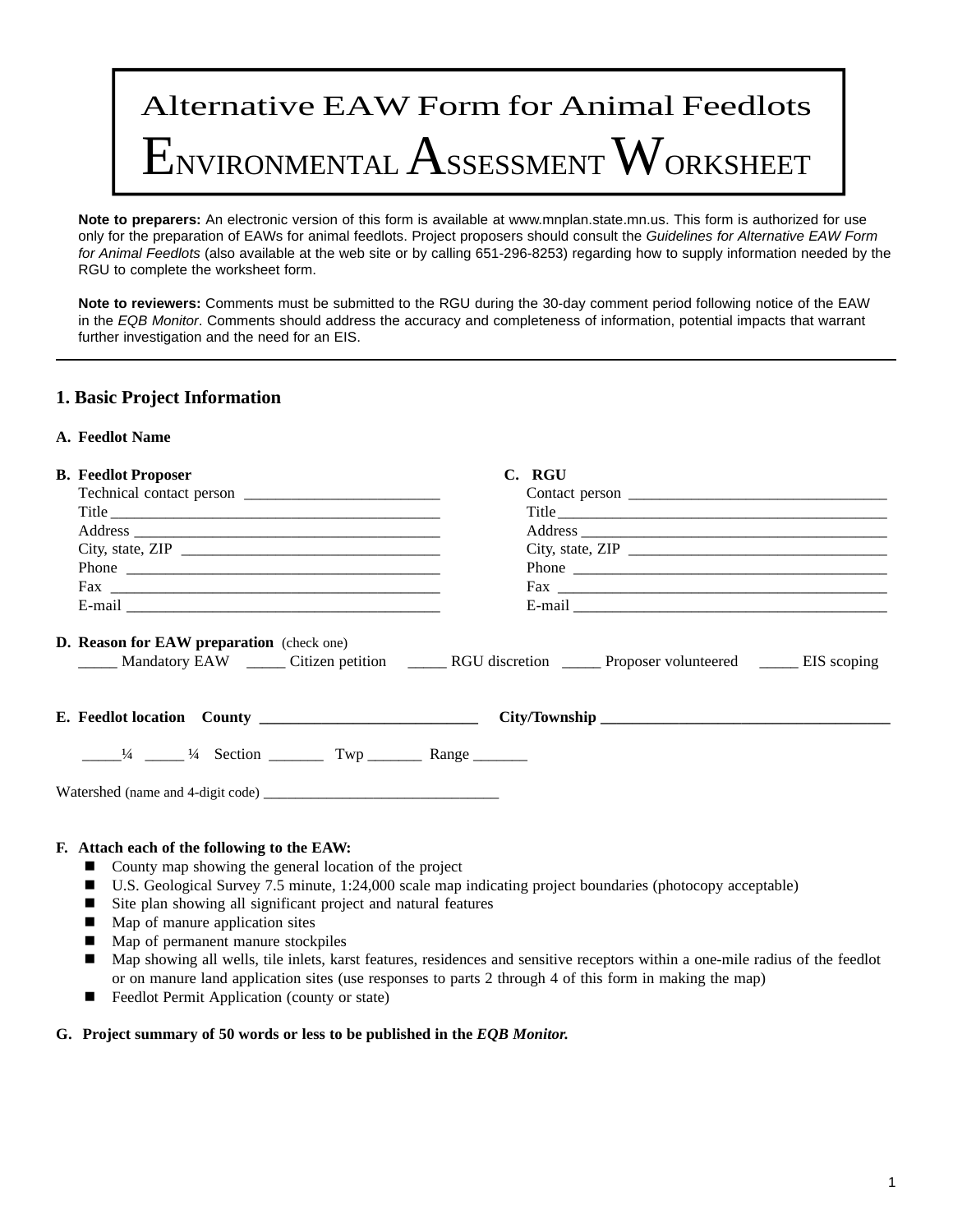**H. Please check all boxes that apply and fill in requested data:**

|    | <b>Animal type</b>                                                              | Number proposed | Type of confinement |  |  |  |
|----|---------------------------------------------------------------------------------|-----------------|---------------------|--|--|--|
| ப  | Finishing hogs                                                                  |                 |                     |  |  |  |
|    | <b>Sows</b>                                                                     |                 |                     |  |  |  |
| ப  | Nursery pigs                                                                    |                 |                     |  |  |  |
|    | Dairy cows                                                                      |                 |                     |  |  |  |
|    | Beef cattle                                                                     |                 |                     |  |  |  |
| ⊔  | Turkeys                                                                         |                 |                     |  |  |  |
|    | Layer hens                                                                      |                 |                     |  |  |  |
|    | Chickens                                                                        |                 |                     |  |  |  |
| ப  | <b>Pullets</b>                                                                  |                 |                     |  |  |  |
|    | Other <i>(identify species)</i>                                                 |                 |                     |  |  |  |
|    |                                                                                 |                 |                     |  |  |  |
| Ι. | Project magnitude data                                                          |                 |                     |  |  |  |
|    |                                                                                 |                 |                     |  |  |  |
|    | Number of animal units in this project __________                               |                 |                     |  |  |  |
|    | Total animal unit capacity at this location after project construction ________ |                 |                     |  |  |  |
|    | Acreage required for manure application                                         |                 |                     |  |  |  |

#### **J. Describe construction methods and timing**

#### **K. Past and future stages**

Is this project an expansion or addition to an existing feedlot? \_\_\_Yes \_\_\_ No Are future expansions of this feedlot planned or likely? \_\_\_Yes \_\_\_ No

If either question is answered "Yes," briefly describe the existing feedlot (species, number of animals and animal units, and type of operation) and any past environmental review or the anticipated expansion.

#### **2. Land uses and noteworthy resources in proximity to the site**

- **A. Adjacent land uses.** Describe the uses of adjacent lands and give the distances and directions to nearby residences, schools, day care facilities, senior citizen housing, places of worship and other places accessible to the public (including roads) within one mile of the feedlot and within or adjacent to the boundaries of the manure application sites.
- **B. Compatibility with plans and land use regulations**. Is the project subject to any of the following adopted plans or ordinances? Check all that apply:
	- $\Box$  local comprehensive plan
	- $\Box$  land use plan or ordinance
	- $\Box$  shoreland zoning ordinance
	- $\Box$  flood plain ordinance
	- $\Box$  wild or scenic river land use district ordinance
	- $\Box$  local wellhead protection plan

Is anything about the proposed feedlot not consistent with any provision of any ordinance or plan checked? \_\_\_Yes \_\_\_ No If "Yes," describe the inconsistency and how it will be resolved.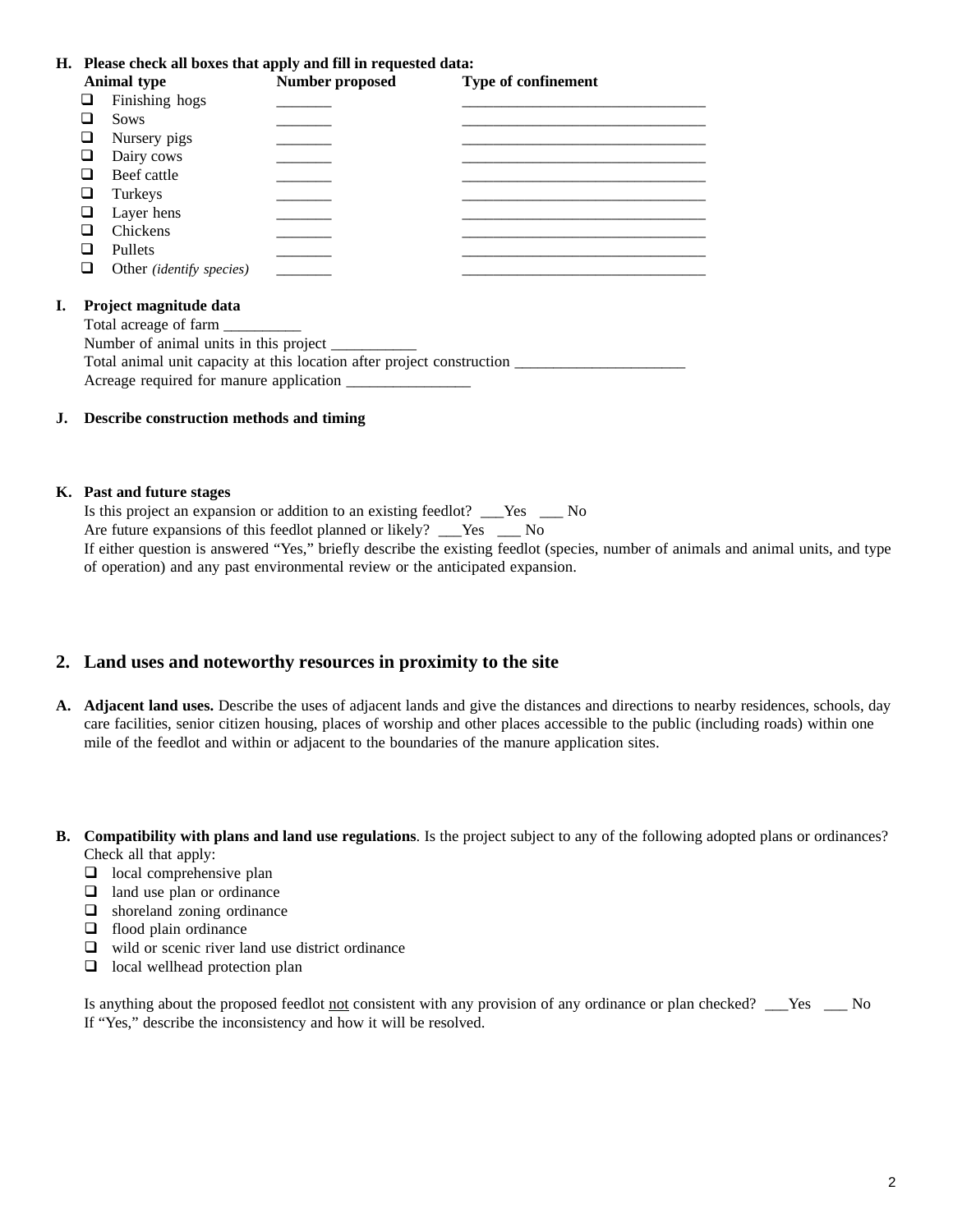Are there any lands in proximity to the feedlot that are officially planned for or zoned for future uses that might be incompatible with a feedlot (such as residential development)? \_\_\_Yes \_\_\_ No If "Yes," describe the potentially affected use and its location to the feedlot, its anticipated development schedule and any plans to avoid or minimize potential conflicts with the feedlot.

- **C. Nearby resources.** Are any of the following resources on or in proximity to the feedlot, manure storage areas, or within or adjacent to the boundaries of the manure application sites?
	- Drinking Water Supply Management Areas designated by the Minnesota Department of Health? \_\_\_Yes \_\_\_ No
	- Public water supply wells (within two miles)? \_\_\_Yes \_\_\_ No
	- Archaeological, historical or architectural resources? <u>\_\_\_</u>Yes \_\_\_ No
	- Designated public parks, recreation areas or trails? \_\_Yes \_\_ No
	- Lakes or wildlife management areas? \_\_\_Yes \_\_\_ No
	- State-listed (endangered, threatened or special concern) species, rare plant communities or other sensitive ecological resources such as native prairie habitat, colonial waterbird nesting colonies or regionally rare plant communities?  $Yes$  No
	- Scenic views and vistas? \_\_\_Yes \_\_\_ No
	- Other unique resources? \_\_\_Yes \_\_\_ No

If "Yes," describe the resource and identify any project-related impacts on the resource. Describe any measures to minimize or avoide adverse impacts.

### **3. Geologic and soil conditions**

|                                                              | <b>Feedlot</b> | <b>Manure Storage Area</b> | <b>Manure Application Sites</b> |
|--------------------------------------------------------------|----------------|----------------------------|---------------------------------|
| A. Approximate depth (in feet) to:<br>Ground water (minimum) |                |                            |                                 |
| (average)                                                    |                |                            |                                 |
| <b>Bedrock</b> (minimum)                                     |                |                            |                                 |
| (average)                                                    |                |                            |                                 |
|                                                              | Feedlot        | <b>Manure Storage Area</b> | <b>Manure Application Sites</b> |
| <b>B. NRCS soil classifications</b><br>(if known)            |                |                            |                                 |

**C.** Indicate with "yes" or "no" whether any of the following geologic site hazards to ground water are present at the feedlot, manure storage area or manure application sites.

|                                                                                                                                  | Feedlot | <b>Manure Storage Area</b> | <b>Manure Application Sites</b> |
|----------------------------------------------------------------------------------------------------------------------------------|---------|----------------------------|---------------------------------|
| <b>Karst features</b><br>(sinkhole, cave, resurgent spring,<br>disappearing spring, karst window,<br>blind valley or dry valley) |         |                            |                                 |
| <b>Exposed bedrock</b><br>Soils developed in bedrock<br>(as shown on soils maps)                                                 |         |                            |                                 |

For items answered "yes" (in C), describe the features, show them on a map and discuss proposed design and mitigation measures to avoid or minimize potential impacts.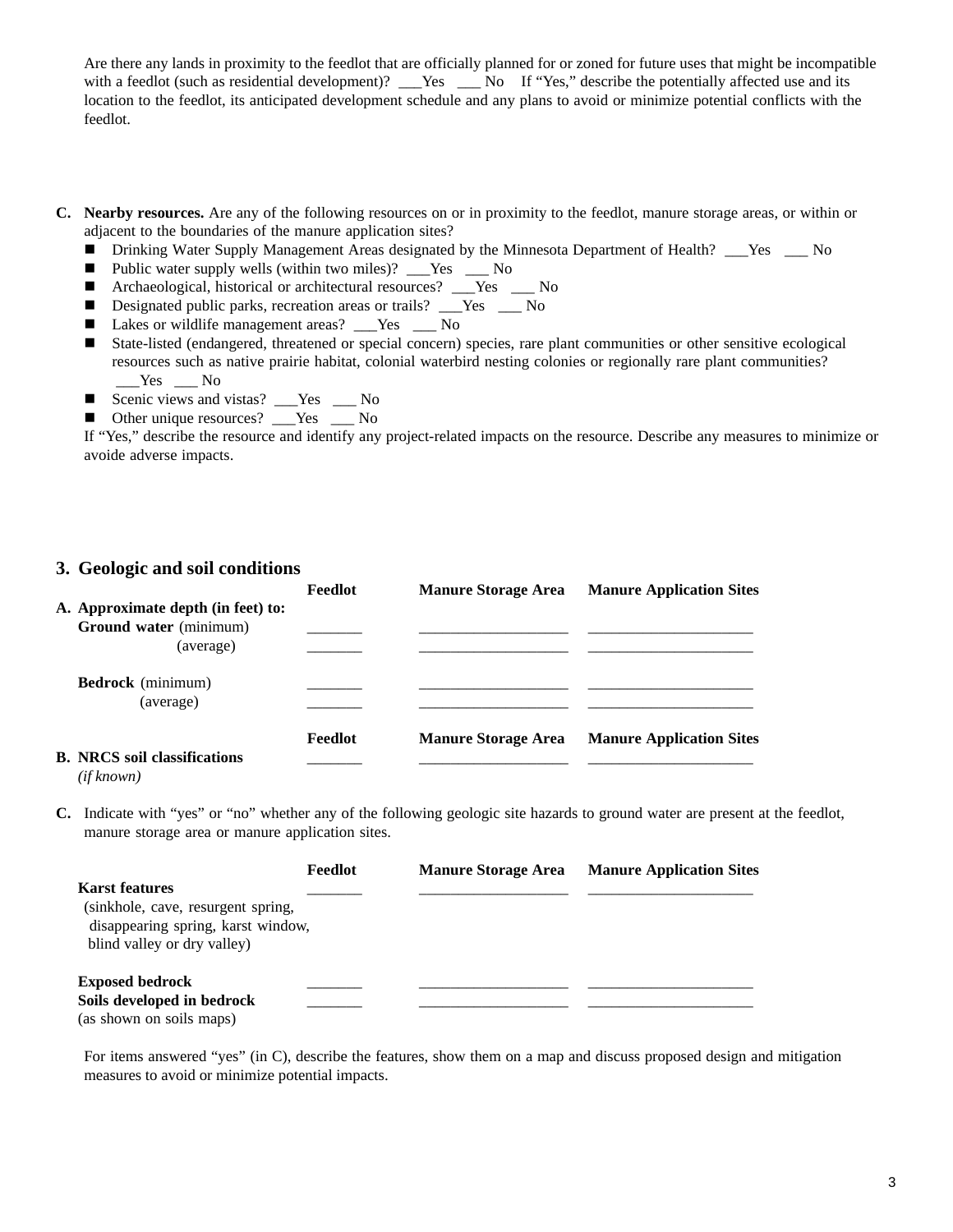# **4. Water use, tiling and drainage, and physical alterations**

- **A.** Will the project involve installation or abandonment of any water wells, appropriation of any ground or surface water (including dewatering), or connection to any public water supply? Yes No If "Yes," as applicable, give location and purpose of any new wells; the source, duration, quantity and purpose of any appropriations or public supply connections; and unique well numbers and DNR appropriation permit numbers, if available. Identify any existing and new wells on the site map. If there are no wells known on-site, explain methodology used to determine that none are present.
- **B.** Will the project involve installation of drain tiling, tile inlets or outlets? Yes No If "Yes," describe.
- **C.** Will the project involve the physical or hydrologic alteration dredging, filling, stream diversion, outfall structure, diking and impoundment — of any surface waters such as a lake, pond, wetland, stream or drainage ditch? Yes No If "Yes," identify water resource affected and give the DNR Protected Waters Inventory number(s) if the water resources affected are on the PWI. Describe proposed mitigation measures to avoid or minimize impacts.

# **5. Manure management**

#### **A. Check the box(es) below that best describe the manure management system proposed for this feedlot**.

- $\Box$  Stockpiling for land application
- $\Box$  Containment storage under barns for land application barns
- $\Box$  Containment storage outside of barns for land application
- $\Box$  Dry litter pack on barn floors for eventual land application
- $\Box$  Composting system
- $\Box$  Treatment of manure to remove solids and/or to recover energy
- $\Box$  Other; describe

**B. Manure collection, handling and storage** by species  $1 \_$  by species 2  $\_$ 

Frequency and duration of manure removal: number of days per cycle ; total days per year

Give a brief description of how manures will be collected, handled (including methods of removal), and stored at this feedlot.

#### **C. Manure utilization**

Physical state of manure to be applied: \_\_\_\_ liquid \_\_\_\_ solid \_\_\_\_ other, describe: \_\_\_\_\_\_\_\_\_\_\_\_\_\_\_\_\_\_\_\_\_\_\_\_\_

#### **D. Manure application**

- 1. Describe application technology, technique, frequency, time of year and locations.
- 2. Describe the agronomic rates of application (per acre) to be used and whether the rates are based on nitrogen or phosphorus. Will there be a nutrient management plan? \_\_\_Yes \_\_\_ No
- 3. Discuss the capacity of the sites to handle the volume and composition of manure. Identify any improvements necessary.
- 4. Describe any required setbacks for land application systems.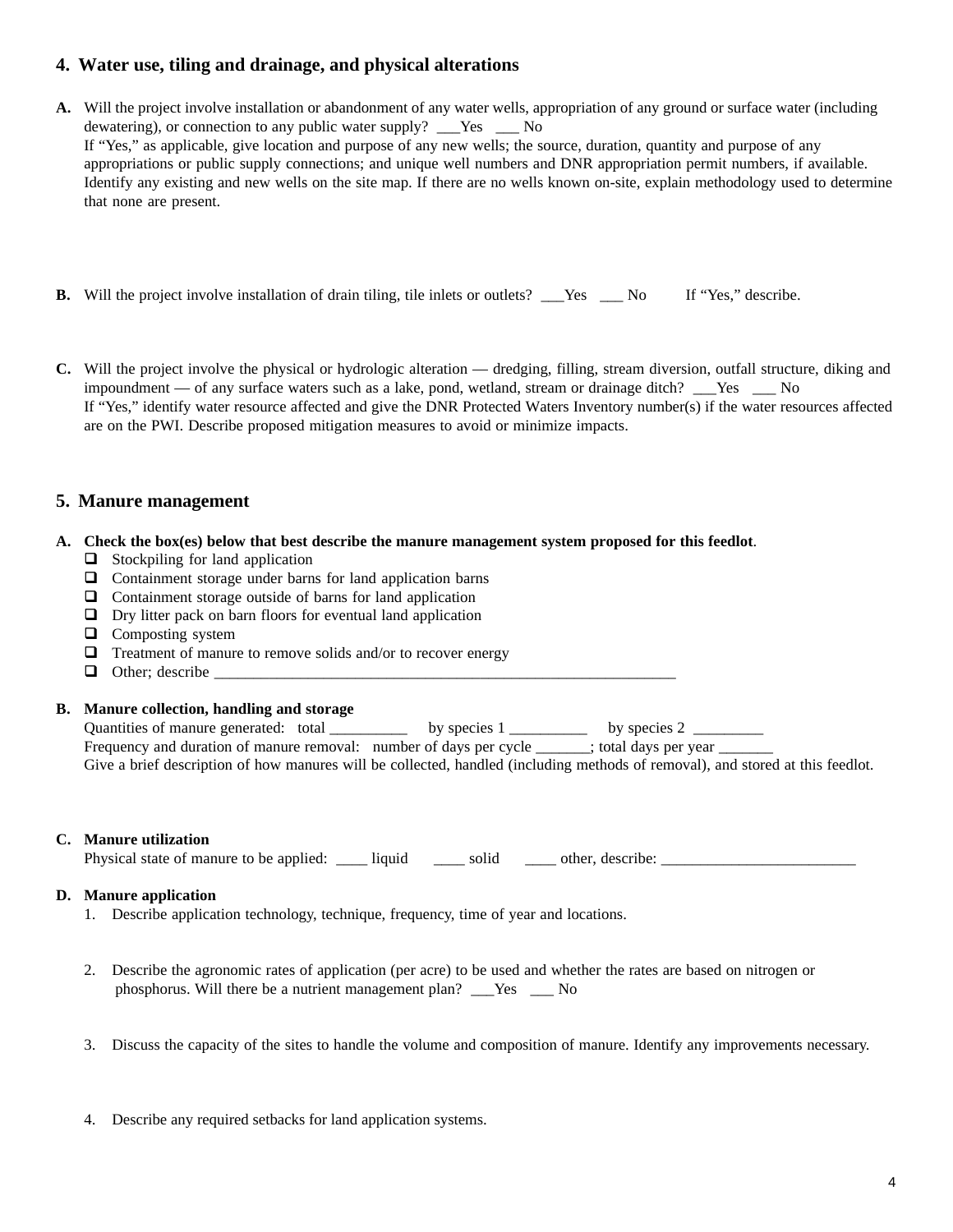**E. Other methods of manure utilization.** If the project will utilize manure other than by land application, describe the methods.

#### **6. Air/odor emissions**

- **A.** Identify the major sources of air or odor emissions from this feedlot.
- **B.** Describe any proposed **feedlot design features** or **air or odor emission mitigation measures** to be implemented to avoid or minimize potential adverse impacts and discuss their anticipated effectiveness.
- **C.** *Answer this item only if no feedlot design features or mitigations were proposed in item 6.B.* Provide a summary of the results or an air emissions modeling study designed to compare predicted emissions at the property boundaries with state standards, health risk values or odor threshold concentrations. The modeling must incorporate an appropriate background concentration for hydrogen sulfide to account for potential cumulative air quality impacts.
- **D.** Describe any plans to notify neighbors of operational events (such as manure storage agitation and pumpout) that may result in higher-than-usual levels or air or odor emissions.
- **E. Noise and dust.** Describe sources, characteristics, duration, quantities or intensity and any proposed measures to mitigate adverse impacts.

#### **7. Dead animal disposal**

Describe the quantities of dead animals anticipated, the method for storing and disposing of carcasses, and frequency of disposal.

#### **8. Surface water runoff**

Compare the quantity and quality of site runoff before and after the project. Describe permanent controls to manage or treat runoff.

#### **9. Traffic and public infrastructure impacts**

- **A.** Estimate the number of heavy truck trips generated per week and describe their routing over local roads. Describe any road improvements to be made.
- **B.** Will new or expanded utilities, roads, other infrastructure or public services be required to serve the project? \_\_\_Yes \_\_\_ No If "Yes," describe.